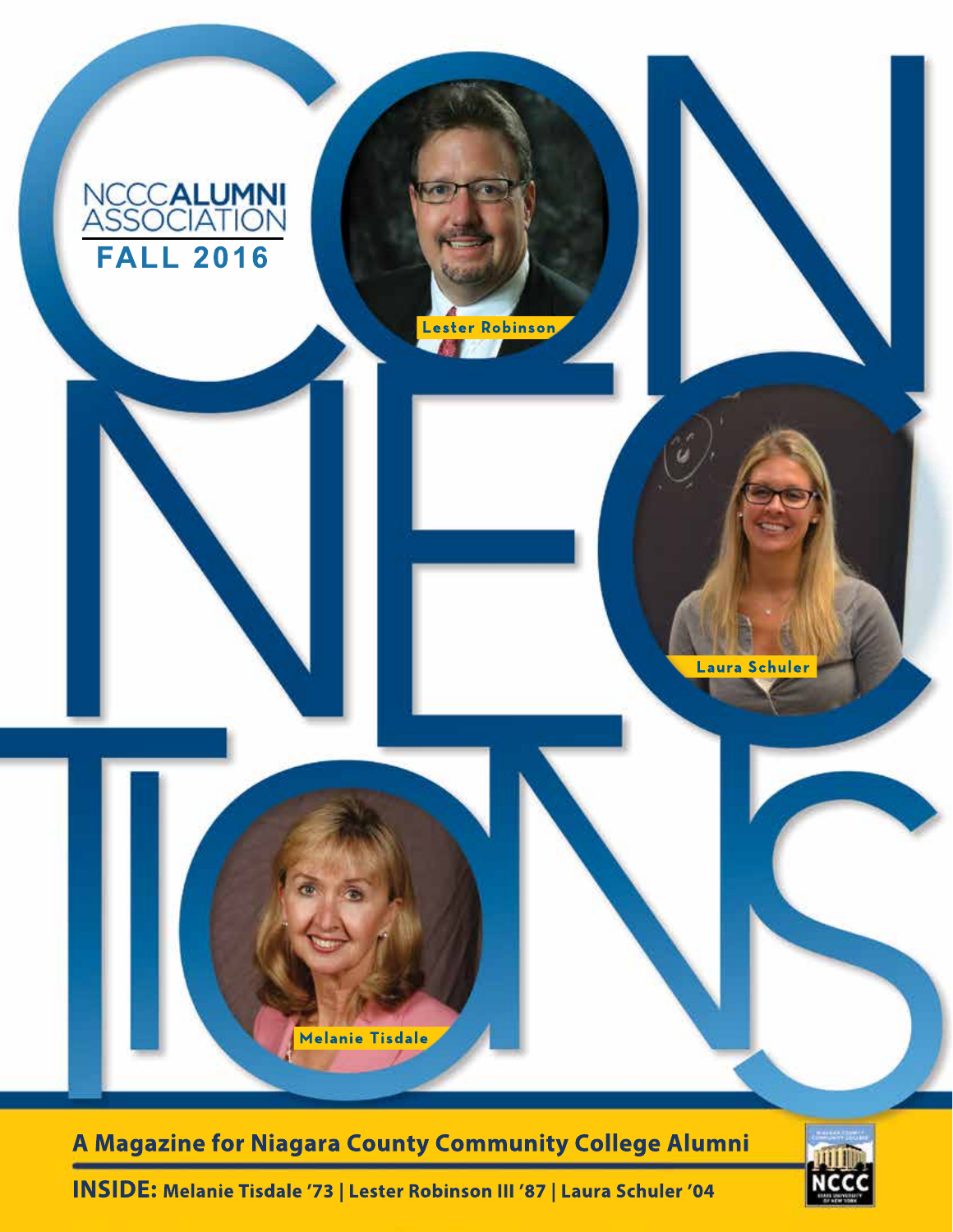Dr. James P. Klyczek

#### **NCCC Foundation**

Deborah Brewer, Director Patricia Klinger Allison Korta

#### **Alumni Committee**

Dr. Martin H. Drake '75, Chair Jeff DiMayo '13 Dan Jackson '99 Colleen Johnson '96 Nicholas Klender '13 Dr. Michael Lafever '70 Samuel Messina '73 Christina Cerrone Pecoraro '06 Lester Robinson III '87 Julie Short '87 James Turner '86 Ron R. Winkley '78 Ronald Winter, Esq. '74

### **Board of Directors**

Jerald I. Wolfgang, Chair David R. Bonnevie, DDS, '74, Vice Chair Donna J Bryk, Secretary David I. Karwick, Treasurer William A. Bevacqua Ann Briody Petock Vincent A. "Jimmy" Cancemi '68 Peter I. Certo '73 Maria Crea, MD David J. DiCamillo Dr. Martin H. Drake '75 Jane N. Haenle Michael Hooper Chuck Kilroy Jack Kopczynski Robert MacDonald Jr. James A. Mezhir '68 Marc O'Hearn Christina Cerrone Pecoraro '06 Fred Rickan, '81 Lester Robinson III, '87 William L. Ross Jayne Schaber Kurt T. Schuler '78 Geraldine Sdao Gary Siddall Steven Sinclair Melanie Tisdale, Esq. '75 James Turner '86 Gina I. Virtuoso Ron R. Winkley '78

#### Stay Connected with the NCCC Alumni Association



# **I I N F L U E N T I A L**

#### **Ellen Latham '77**

Growing up on Ontario Street in Niagara Falls, Ellen Latham always had a future connection to NCCC. Her father, Arthur Calandrelli, was once a popular gym teacher in the city. He believed in the importance of education, physical fitness, and giving back to your community which he then passed down to Ellen.

"NCCC offered courses that prepared me for what I wanted to specialize in with my future." After graduating from NCCC in 1977 with an Associate's Degree in Arts and Science, Ellen went on to earn her Bachelor's in Physical Education and her Master's in Exercise Science from SUNY at Buffalo. "NCCC presented me an intimate environment that allowed me to successfully focus and achieve."



And achieve she did. Now 60-years old, Ellen is the creator and owner of Orangetheory Fitness. What makes this fitness program different though is that all of your 60-minute workouts are tracked wearing a wristband that monitors the pace and color of your workout effort for all to see on an overhead board. The classes are designed for every level of fitness with a personal trainer. Ellen pledges to help customers lose between 500 and 1,000 calories during each hour-long session. For 24-36 hours after your workout, Ellen says you'll continue to burn extra calories.

Following in her father's beliefs, Ellen is on the verge of opening her third studio in Buffalo. She is determined to leave her mark on this community. By the end of 2016, she plans to have opened over 1,000 boutique franchises throughout the country. Through all of this though, she remembers to stay humble and think of her father. "He taught me how to focus on what you have, not what you don't have and reach for the stars." NCCC honored her this May as the 2016 Keynote Commencement Speaker where she told the graduates to have "relentless focus" and "believe in yourself" just as she did.

### **Ron Winkley '78**

Councilman, trustee, public servant, educator, Chief of Police, and NCCC Foundation chair are just some of the titles that '78 Criminal Justice alum Ron Winkley has been given. Adding to that list is 2016 recipient of the Town of Lewiston Citizen of the Year award. This is the second time Ron has received the award.

Ron first began his career in Criminal Justice by working summers at the Niagara County Jail. He then earned his Associates at NCCC followed by his Bachelors at the Rochester Institute of Technology and Masters from Niagara University. He also graduated from the FBI National Academy. In 1981, Ron joined the then-Lewiston Village Police Department where he worked as Chief of Police for 26 years until his retirement in 2007.



Throughout his time on the force, Ron spent 18 years teaching D.A.R.E, was instrumental in the consolidation of the Village and Town of Lewiston police departments, and served as a liaison for the Niagara County Law Enforcement Academy. Upon retiring from the police force in 2007, Ron became a full-time professor at Niagara University, served as a Village of Lewiston trustee, was a member of the Town of Lewiston Council in 2010, and Chair of NCCC's Foundation from 2011-2013. He is currently a Foundation Board member at NCCC and has been honored as a Distinguished Alumni. Congratulations Ron!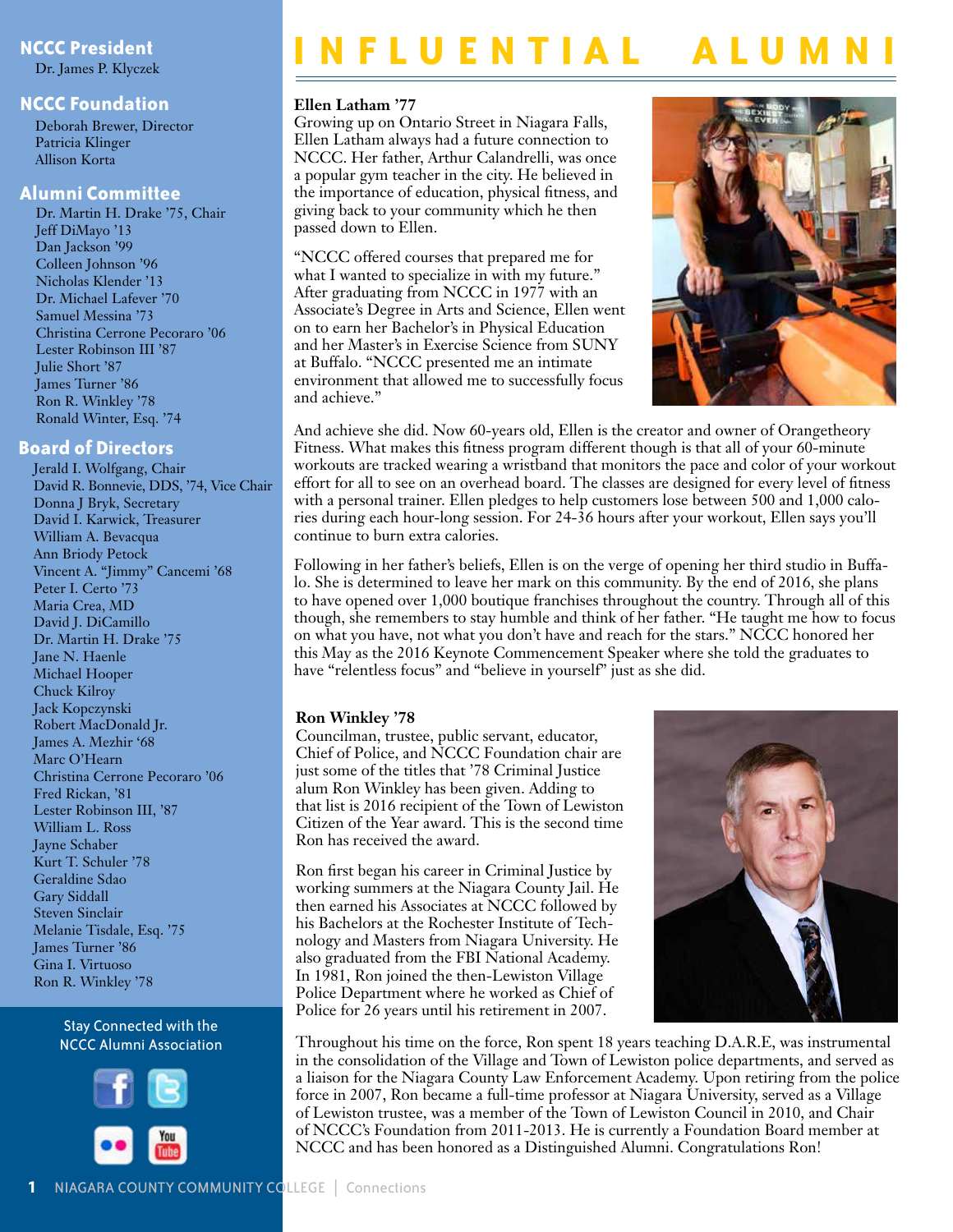

**Michael Henderson '11** Graduated from Niagara County Community College with his degree in Computer Aided Drafting & Design. He has been the Account Executive at BlueCross and Blue-Shield of Western New York since 2012. Before that, he was the Sales Director at Martin's Fantasy Island. Congratulations Michael!

### **Denyel (Koury) Beiter '07**

**Lana Perlman '06**

Lana!

Received her Liberal Arts degree from Niagara County Community College before working as the Director of Visitor Services at Niagara Tourism & Convention Corp. There she is responsible for enhancing the visitor experience of Niagara. Previously, she worked as the Director of Community Education at NCCC. Keep making Niagara stronger

Denyel graduated from NCCC with her degree in Communications & Media Art. She then received her Bachelor's in Communication from SUNY Geneseo. For more than four years, Denyel worked as the Alumni Development Specialist at Niagara County Community College's Foundation Office. She is now a Staff Assistant for the University at Buffalo's Center for Excellence in Writing. NCCC Foundation Director Deb Brewer said that she couldn't be more proud of Denyel on her accomplishments. Way to go Denyel!



**Nikole Wynn '07** After earning her degree from Niagara County Community College in Humanities & Social Science, Wynn became Owner and Attorney of the Law Office of Nikole M. Wynn. She also works as a Staff Attorney for the Erie County Bar Association Volunteer Lawyers Project, Inc. Well done Nikole!

# CLASS NOTES:

# Jill Palermo '95

Jill Palermo majored in Liberal Arts at Niagara County Community College before attending Buffalo State College for Criminal Justice. In 2001, she graduated from the University at Buffalo with her Master's Degree in Library Science. For over 25 years, Jill has worked for the Lewiston Public Library and is currently the Director. She is an advocate for libraries as a necessity to the community and supportive of the new Learning Commons at NCCC.

# Cristina Virtuoso '03

A graduate of Niagara County Community College in 2003, Cristina continued on to receive both her Bachelor's and Master's Degree in Nursing from the University at Buffalo. She recently joined the clinical staff at Niagara Falls Memorial's Summit Family Health Center and Lewiston Primary Care Center.

# Laura Cherry '88

Laura Cherry graduated from Niagara County Community College in '88 with her Associate's Degree in Nursing. She then attended Liberty University for her Bachelor's Degree in Nursing and is currently pursuing her Master's in Nursing Education. She was named Director of Quality Management at Niagara Falls Memorial Medical Center.

# Phil Tripi '92

Criminal Justice graduate Phil Tripi won his second gold at the World Police and Fire Games in wrestling. In the 2011 games, he won a gold medal in the bench press. The 46-year-old is currently a patrolman for the Niagara Falls Police Department and spends his free time coaching his sons on their high school wrestling team.

## DO YOU HAVE PERSONAL OR PROFESSIONAL UPDATES WHICH YOU WOULD LIKE TO SHARE WITH YOUR CLASSMATES?

**Simply fill out our easy form online at http://www.niagaracc.suny.edu/alumni/alumni\_info.php and you may be featured in the Class Notes section of our "Connections" magazine.**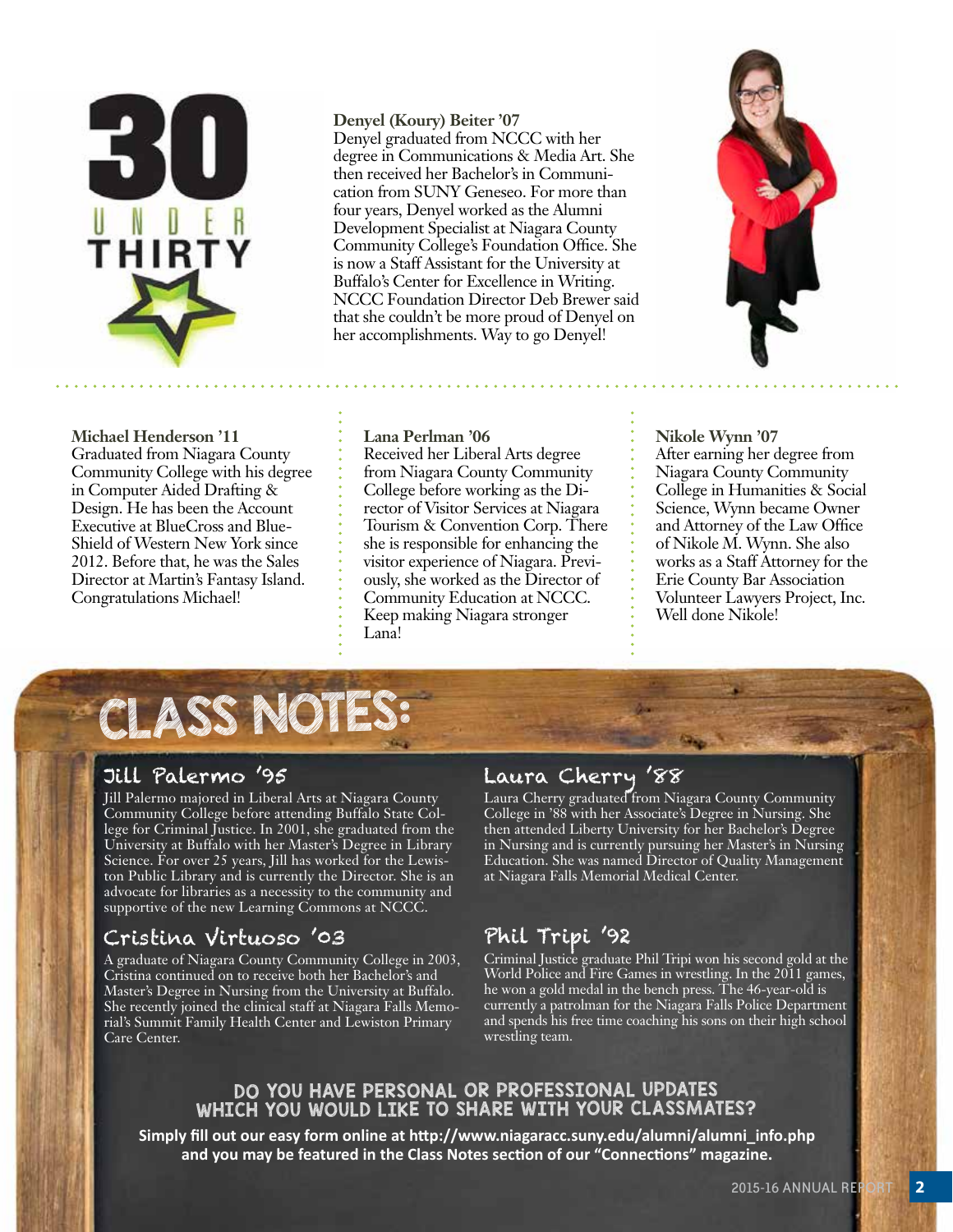



 "There are no books on the basics to prepare for this trip!" Melanie exclaimed. I laughed, but began to wonder the same thing as to what exactly I would pack if I were sailing from Youngstown to the Bahamas over the next few months like alumna Melanie Tisdale is planning to do with her husband. "We don't have a plan as to how long we're going to be gone for. It's for as long as we like."

With no timeframe, no exact plan, and no idea of what one will actually need, it's a good thing that sailing has been a big part of Melanie's life since her early 20's. She was the first female Commodore of the Youngstown Yacht Club and over the past 30-years has raced with her husband in places such as San Diego, Chicago, and Lake Erie. She has been fortunate enough to have experience cruising for several weeks at a time, but never for a few months. She told me, "I'm taking this trip because ten years from now I don't want to look back and regret not doing all of this."

# "I just hope that I can pass on some of the things that are meaningful in life and help apply them to NCCC."

Her lifelong excursion began when she was 8-years old moving to the Niagara area from England. She chose to attend NCCC with an idea of what she wanted to do, but not being entirely sure. During that time, NCCC was in the process of being built. "It looked like a really nice campus and I knew that my credits could always transfer."

In 1973, Melanie received her Associate's Degree in Legal Secretarial Science from NCCC. "I was always leaning towards law, but this program helped reassure me of what I was looking to do." Throughout her time here, she was a member of Phi Theta Kappa, wrote for the Spirit Newspaper, and participated in theater. "Sometimes people think that you're not getting the same level of education if you were at a four-year school. You're luckier at a two-year school because you actually get to connect with your professors in a way that you don't at a larger school and we've had some really great professors."

In an effort to find a way to give back to NCCC, Melanie began working there. For over ten years, she was a Technical Assistant in the Learning Skills Center testing incoming students on reading, writing, and math for their basic skills placement. While working there, she put herself through her Bachelor's Degree graduating from Buffalo State College. Afterwards, she continued on to Law School and graduated in 1988.

Over the next 25-years, she pursued her dream of opening her own practice of Tisdale Coykendall. She was also a member of the Division of the Community Foundation of Greater Buffalo, Chair of the NCCC Scholarship Committee, and currently serves on the Foundation Board of Directors at NCCC. In her spare time, amongst her passion for sailing, she enjoys photography and graphic design work.

Recently, she has taken a leave of absence to set sail to the Bahamas, but has never forgotten the impact that NCCC has played in her life. When asked why she thinks it is important to give back, she responded, "I just hope that I can pass on some of the things that are meaningful in life and help apply them to NCCC. When I work on things such as the Foundation Scholarship Committee it feels good because it fulfills a real need of the students and allows me to be personally involved instead of just monetarily. NCCC is a Smart Place to Start and really allows you the opportunity to set a goal and achieve it."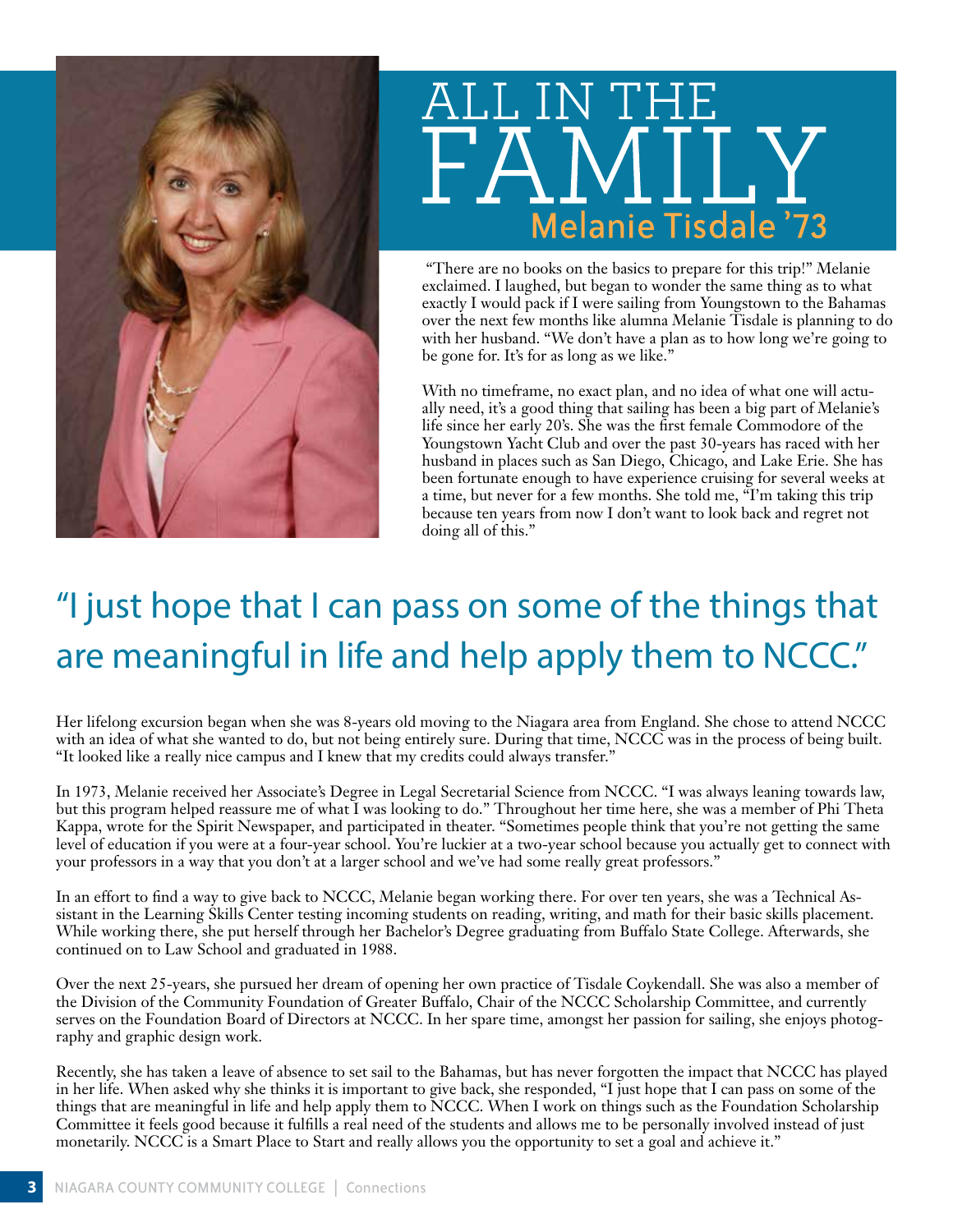# **2016 ANNUAL FUND**

**A gift to the Foundation at NCCC is a long-term investment in Our Community.**



# "The Pursuit of Excellence in Education." *That's Our Mission*

# **N CCC ALUMN I DO NAT I O N F O R M**

| NAME                                                                                                | MAJOR                  |              | <b>GRAD YEAR</b> |
|-----------------------------------------------------------------------------------------------------|------------------------|--------------|------------------|
|                                                                                                     |                        |              |                  |
| ADDRESS                                                                                             | <b>CITY</b>            | <b>STATE</b> | ZIP              |
|                                                                                                     |                        |              |                  |
| PHONE                                                                                               | EMAIL                  |              |                  |
| I would like to make a tax deductable donation to:                                                  |                        |              |                  |
| Annual Fund   Learning Commons Capital Campaign   Alumni Scholarship    <br>Special Allocation:     |                        |              |                  |
| I would like to make a tax deductable donation in the amount of:                                    |                        |              |                  |
| \$500 Blue & Gold Club     \$250 Thunderwolves Club     \$100 Friend<br>    \$1,000 Patron<br>Other |                        |              |                  |
| <b>METHOD OF PAYMENT</b>                                                                            |                        |              |                  |
| Enclosed is a check made payable to the NCCC Foundation                                             |                        |              |                  |
| <b>Master Card</b><br>Discover<br>Visa                                                              |                        |              |                  |
| ACCOUNT#                                                                                            | <b>EXPIRATION DATE</b> | SIGNATURE    |                  |

Please detach form and mail to **NCCC Foundation, 3111 Saunders Settlement Rd, Sanborn, NY 14132.** If you would like to make a contribution over the phone or in person, please call (716)614-5910. Please call for more information about memorial contributions, legacy giving, naming opportunities, or creating or contibuting to a scholarship.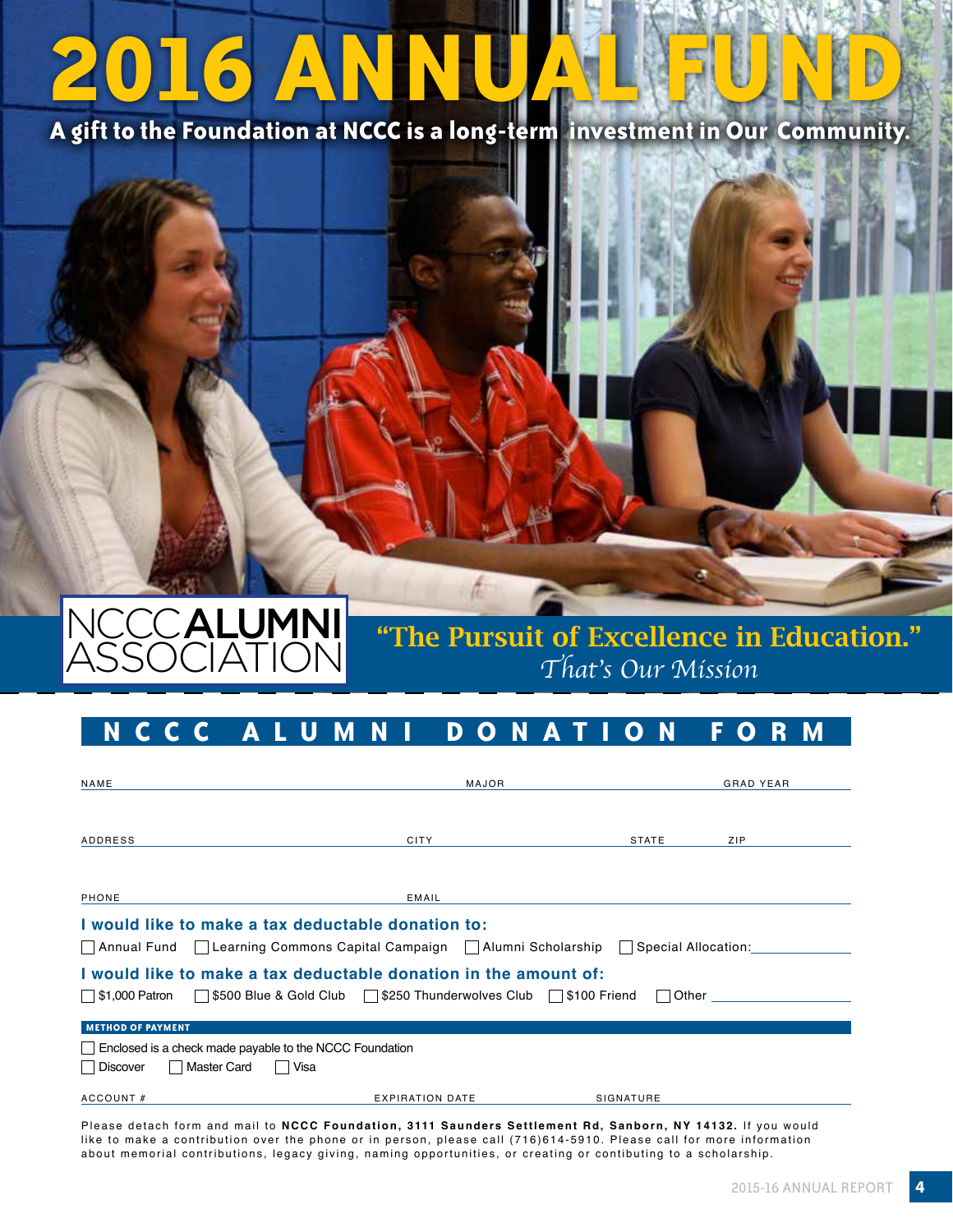# ALUMNI SPOTLIGHT

## **Lester Robinson III '87**



At some point in our lives, either ourselves or someone we know may need additional care. Nursing home costs are projected to rise to more than \$175,000 per year on average by 2021. Les Robinson, '87 NCCC Business Program graduate, asks the question, what are your financial plans?

Recently, Les has authored a new chapter to his guidebook titled, "The Essentials for Long Term Care Planning." Have you saved the hundreds of thousands it may require for professional care over multiple years; or would a long term care insurance policy make more sense for you? This guidebook challenges us to answer these key questions and more about the odds of needing care and the risks of not having a long term care plan.

Les is a Senior Long Term Care Planner, verified Agent, New York State Partnership Certified and Special Care Planner with over 25 years of experience in the industry. Since 2008, he has been on the NCCC Foundation Board and Alumni Association Committee. The guidebook can be provided to anyone via email through les.robinson@acsiapartners.net.

## **Laura Schuler '04**

"I don't see why anyone wouldn't want to go to NCCC," Laura says as we begin our interview. She is beaming with pride as she explains why giving back to NCCC is so important to her. "I love being able to say that I came back here, that I'm alumni, I volunteer, and that I'm able to teach." Laura Schuler, '04 Economic Crime Investigation alumna, has truly come full circle here.

After attending Newfane High School, Laura was fortunate enough to receive a Distinguished Student Scholarship from NCCC. This scholarship is the most prestigious award given to high school seniors in Niagara County offering two years of tuition-free education at NCCC for students who exemplify superior academics, community service, and commitment to the county. "It was nice that someone recognized my hard work and it made me feel like my time here really meant something." Laura now works as a police officer for the Lockport Police Department after graduating from Hilbert College with her Bachelor's in Economic Crime Investigation. She also earned her Master's in Criminal Justice Administration from Niagara University.

While continuing her work as an officer, Laura has come back to NCCC as an adjunct faculty to help students forge their own paths and embrace all that NCCC has to offer. She considers NCCC a really great place to start for everyone who attends. "Students are provided with a range of options from diverse electives to faculty and staff who have real world experiences to share." She loves when students outside of the program take her course as an elective because she believes it helps them expand their overall learning experience and maybe even consider a different career path.

The feeling of being able to help students is what continues to drive Laura forward. "Being a teacher is one of my favorite aspects of my career," she says. "I love being able to come here and watch the 'ah ha' moment that students get when something clicks with them; that is the best feeling in the world."



*Do you have a success story which you would like featured in your NCCC Alumni magazine? If so, share your updates with us by emailing alumni@niagaracc.suny.edu. We look forward to hearing from you!*